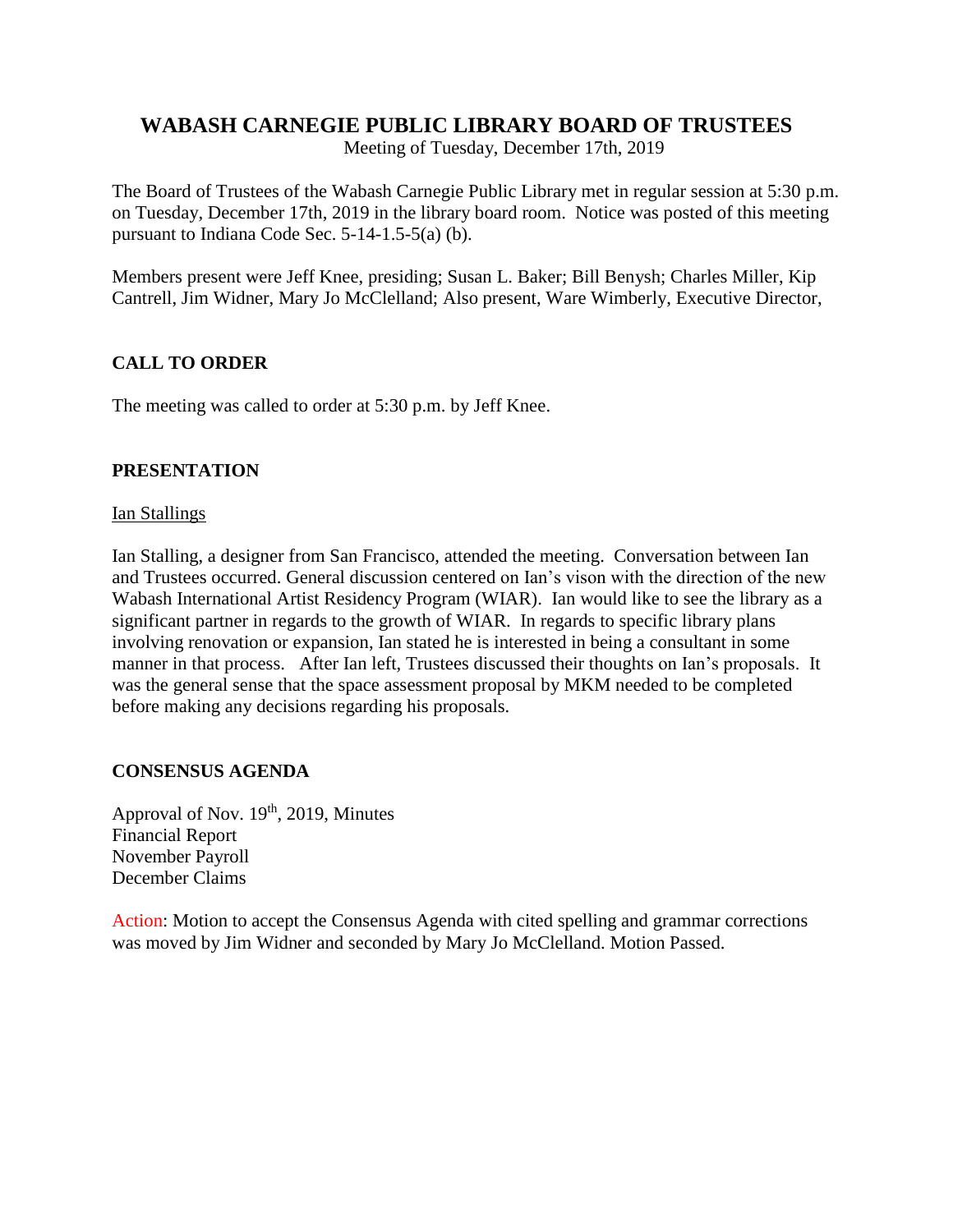#### **NEW BUSINESS**

#### End of the Year Appropriations

End of the Year Appropriations prepared by Amy Wendt, Business Manager, were presented to the Library Board. Although the amount spent this year will not exceed the 2019 budget, there are few line items that need re-appropriated to make sure to there are no negative balances in the Operating Budget line items.

Action: Motion to accept to the proposed End of the Year Appropriations was moved by Charles Miller and was seconded by Susan L. Baker. Motion Passed

#### Board of Trustees Officers - 2020

In preparation for 2020, the officers of the Library Board must be selected. It was the general agreement to maintain the current officers as is in 2020. Jeff Knee will be President; Bill Benysh will be Vice-President; Charles Miller will be Secretary; and Susan L. Baker will be Secretary.

Action: It was moved by Susan L. Baker to keep the current Board officers the same in 2020 and was seconded by Mary Jo McClelland. Motion Passed.

#### Jennifer Scheffer – Custodian

Jennifer Scheffer has started as the library 's new part-time custodian. She started the ninth of December. She has been shadowing cleaners from Betty Temple, Inc, in preparation to take over after the 22<sup>nd</sup> of December. Jennifer has done a good job so far along with being dependable.

Action: It was moved to approve the hire of Jennifer Scheffer as custodian (part-time) by Bill Benysh and seconded by Susan L. Baker. Motion Passed.

#### Public Computers – Youth Services Room

Quotes from three different companies to replace four public computers downstairs and then 8 public computers upstairs were discussed. All remaining computers have Windows 7 but are in urgent need to have Windows 10 for support and licensing purposes. Because of the age of the computers, it has been recommended to buy new computers rather than upgrading the operating computer on the current computers. Intrasect, BIT Computers, and AVC Technologies quotes are all within the same ballpark cost wise and quality of brand. Ware expressed concern that if the library does not accept either the AVC quote and/or the BIT Computers quote, it might cause it to be very hard to get quotes from these companies in the future. Due to BIT Computer being in Wabash County and its good reputation, Trustees decided to accept the Intrasect quote for the public computers downstairs and the BIT computers quote for the upstairs public computers. It was further agreed to utilize Library Improvement Reserve Funds (L.I.R.F.) to purchase them.